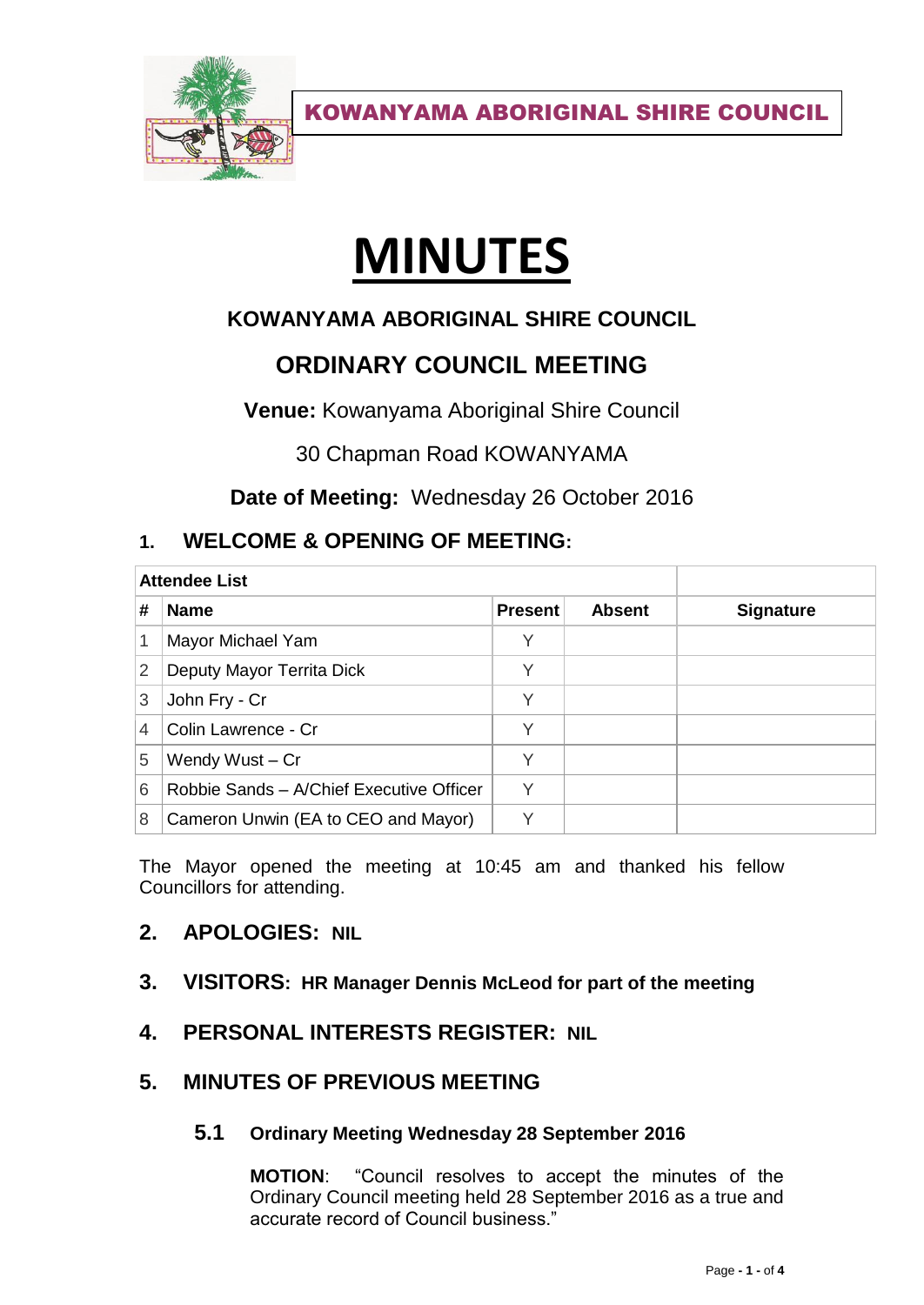

KOWANYAMA ABORIGINAL SHIRE COUNCIL

Moved: Mayor Yam Seconded: Cr Lawrence

**CARRIED IN FULL**

## **6. BUSINESS ARISING FROM PREVIOUS MEETING**

#### **6.1 LGAQ Annual Conference 2016**

Cr Fry briefed Council on the Local Government Association of Queensland Annual Conference 2016 which was held on the Gold Coast.

**MOTION**: "Council resolves to thank Cr Wust for making a personally difficult briefing to the LGAQ Conference regarding the Kowanyama Tragedy of 7<sup>th</sup> October 2016."

Moved: Cr Fry Seconded: Cr Lawrence

**CARRIED IN FULL**

## **7. MAYOR'S REPORT**

**7.1 Invitation to Premier of Queensland to visit Kowanyama in early 2017:** Tabled.

## **8. CEO'S REPORT**

#### **8.1 Financial Report covering July, August and September 2016**

**MOTION**: "Council resolves to accept the Financial Report tabled for the months of July, August and September 2016 as a true and accurate record of Council's financial position for that period."

Moved: Cr Fry Seconded: Mayor Yam

#### **CARRIED IN FULL**

- **8.2 CDP Report September 2016:** Tabled.
- **8.3 Sefton Late Dry Season Fire Report from Killin Management Pty Ltd:** Tabled.
- **8.4 Kowanyama Airport Monthly Fuel and Airport Movements:**  Tabled.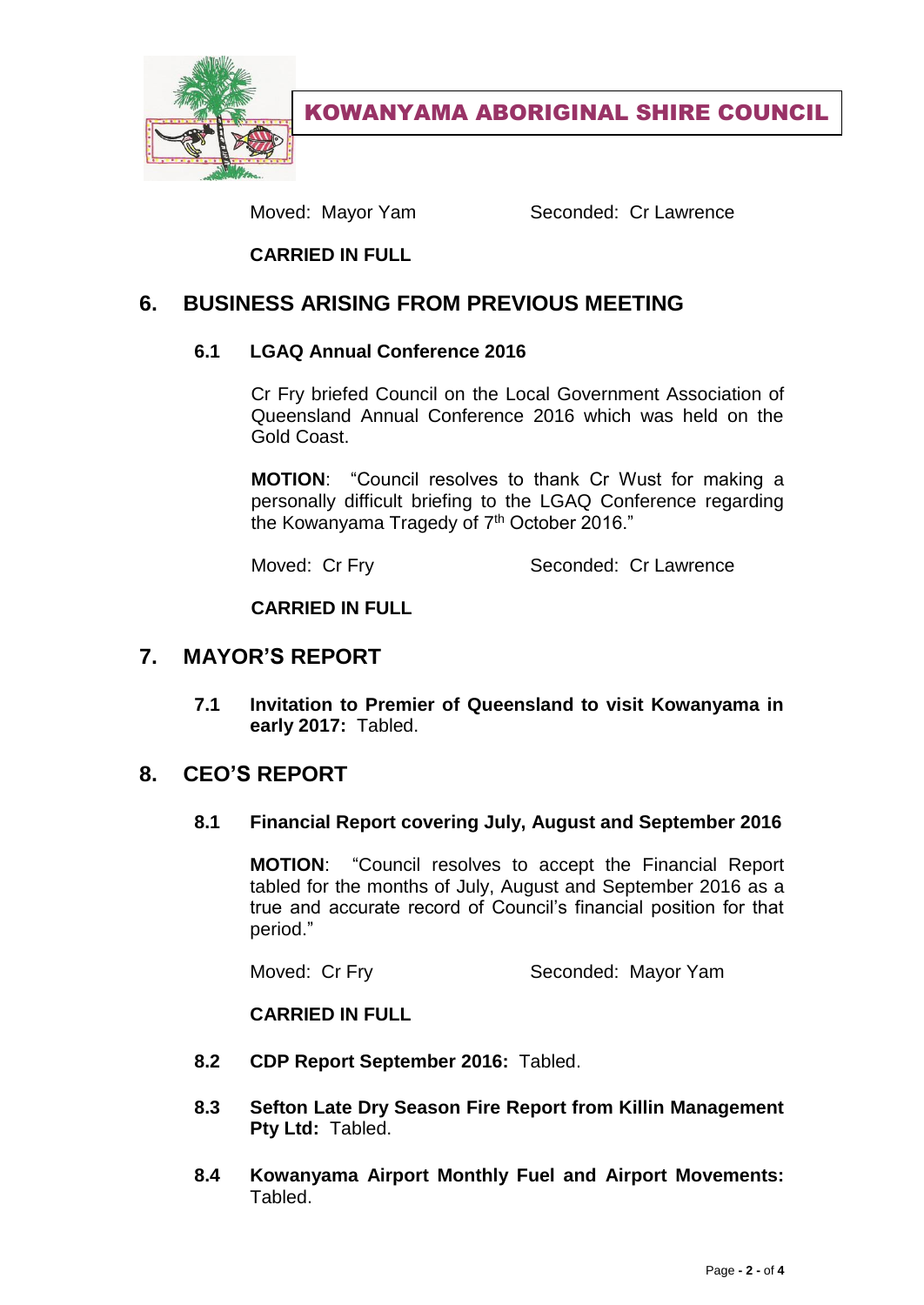

# **9. CORRESPONDENCE**

- **9.1** Council Policy STAT/003 'Revenue Policy'
- **9.2** Council Policy STAT/009 'Procurement of goods and services Policy'
- **9.3** Council Policy STAT/010 'Enterprise Risk Management'
- **9.4** Council Policy ADMIN/004 'Internet, email and computer use Policy'
- **9.5** Council Policy ADMIN/006 'Cash Handling Policy'

**MOTION**: "Council resolves to adopt the following policies:

- STAT / 003 'Revenue policy'
- STAT / 009 'Procurement of goods and services policy'
- STAT / 010 'Enterprise Risk Management policy'
- ADMIN / 004 'Internet, email and computer use policy'
- ADMIN / 006 'Cash handling policy'."

Moved: Cr Wust Seconded: Cr Fry

#### **CARRIED IN FULL**

#### **9.6 Amended fees and charges schedule 2016 / 17**

**MOTION**: "Council resolves to accept the amended 'Schedule of fees and charges' for 2016 / 17.

Moved: Cr Wust Seconded: Cr Fry

#### **CARRIED IN FULL**

**9.7 DATSIP & DPMC ongoing on ground support Community Recovery phase:** Tabled.

#### **9.8 Setting date for official pool opening**

**MOTION**: "Council resolves to hold a pool opening and alcohol free concert on Friday 9<sup>th</sup> December 2016."

Moved: Mayor Yam Seconded: Deputy Mayor Dick

#### **CARRIED IN FULL**

**9.9 Mayor's use of a Council vehicle**